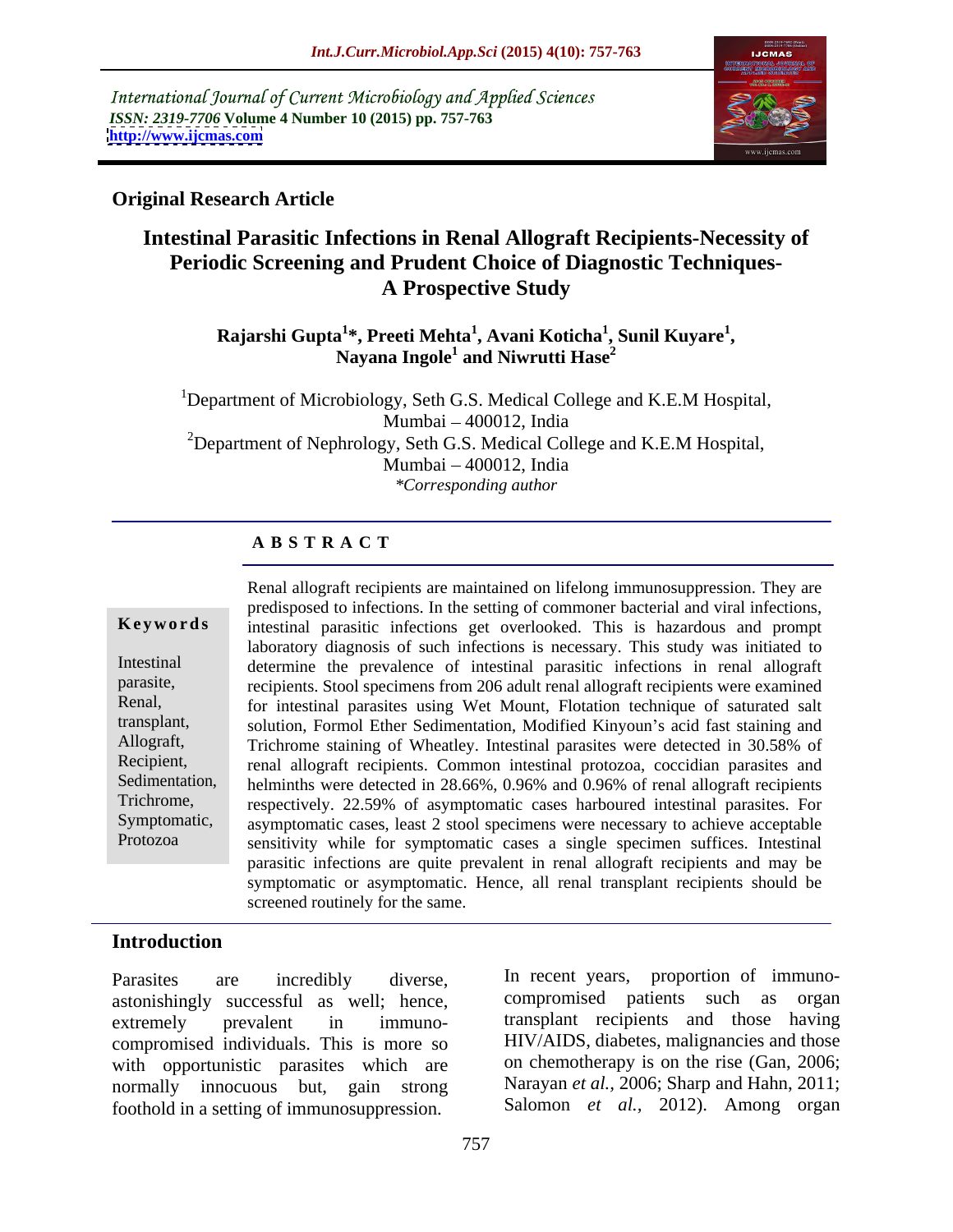transplantations, renal transplantation is more prevalent because of high proportion of Chronic kidney disease cases (CKD). **Methodology:** Clinical history was obtained CKD generally progresses to end stage renal disease (ESRD) and such patients have to time elapsed since transplant, undergo renal transplantation (Veerappan, 2013; Anon, 2002). Patients who have intestinal signs and symptomsand other undergone renal transplantation are relevant data if any. The patients were maintained on lifelong immunosuppression. instructed to submit three stool specimens in This makes them more susceptible to leak proof, dry, wide mouthed plastic infection. Infections are the second containers on non-consecutive days. The commonest cause of death in renal stool specimens were examined with respect transplant and commonest cause of death to gross examination and microscopic during the first year after transplant (Fishman, 2008). In the setting of commoner technique of saturated salt solution and bacterial and viral infections (Fishman, 2008), intestinal parasitic infections get overlooked and this might be hazardous. In concentrated deposit and trichrome staining immunocompromised patients, intestinal parasitic infections may be asymptomatic which poses a threat to the patient as well as Patients detected with intestinal parasitic to the community. Symptomatic parasitic infections were referred to the clinician for infections can lead to serious morbidity and even mortality (Azami *et al.,* 2004; Al- Megrin, 2010; Naeini *et al.,* 2012). Thus, making laboratory diagnosis of these

#### **Material and Methods**

#### **Study design: Prospective study**

**Selection of participants:** After obtaining (30.58%) harboured intestinal parasites. Institutional Ethics Committee approval a There was no significant age or gender total of 206 patients aged 18 years or more and who had received renal transplant 2 obtained from them. The study was carried

two weeks were excluded from the study.

especially with respect to patient particulars,<br>time elapsed since transplant, immunosuppressive regimen, gastroexamination using wet mount, flotation formol ether sedimentation, modified Kinyoun's acid fast staining on the of Wheatley (Garcia, 2007).

appropriate treatment and asked to submit three stool specimens on non-consecutive days after treatment.

infections is mandatory. **Statistical analysis:** The results were Hence, the present study was initiated to data was analyzed using the Chi square determine the prevalence of intestinal statistic wherever applicable. P <0.05 was parasitic infections in post renal transplant considered significant. The final result of all patients. techniques has been considered to be the observed, interpreted and recorded and the gold standard.

## **Results and Discussion**

63 out of 206 renal transplant recipients predilection noted among these patients.

weeks back or earlier were recruited for the 41.26 % (85/206), 33.98 % (70/206) and present study. Written informed consent was 24.76 % (51/206) transplant recipients out for one year at a tertiary care multi- specimen/s respectively. Sensitivity of two specialty teaching institute. Patients who had stool specimens to detect intestinal parasites received anti-parasitic treatment in the last (95.23%) was significantly higher than that submitted three, two and one stool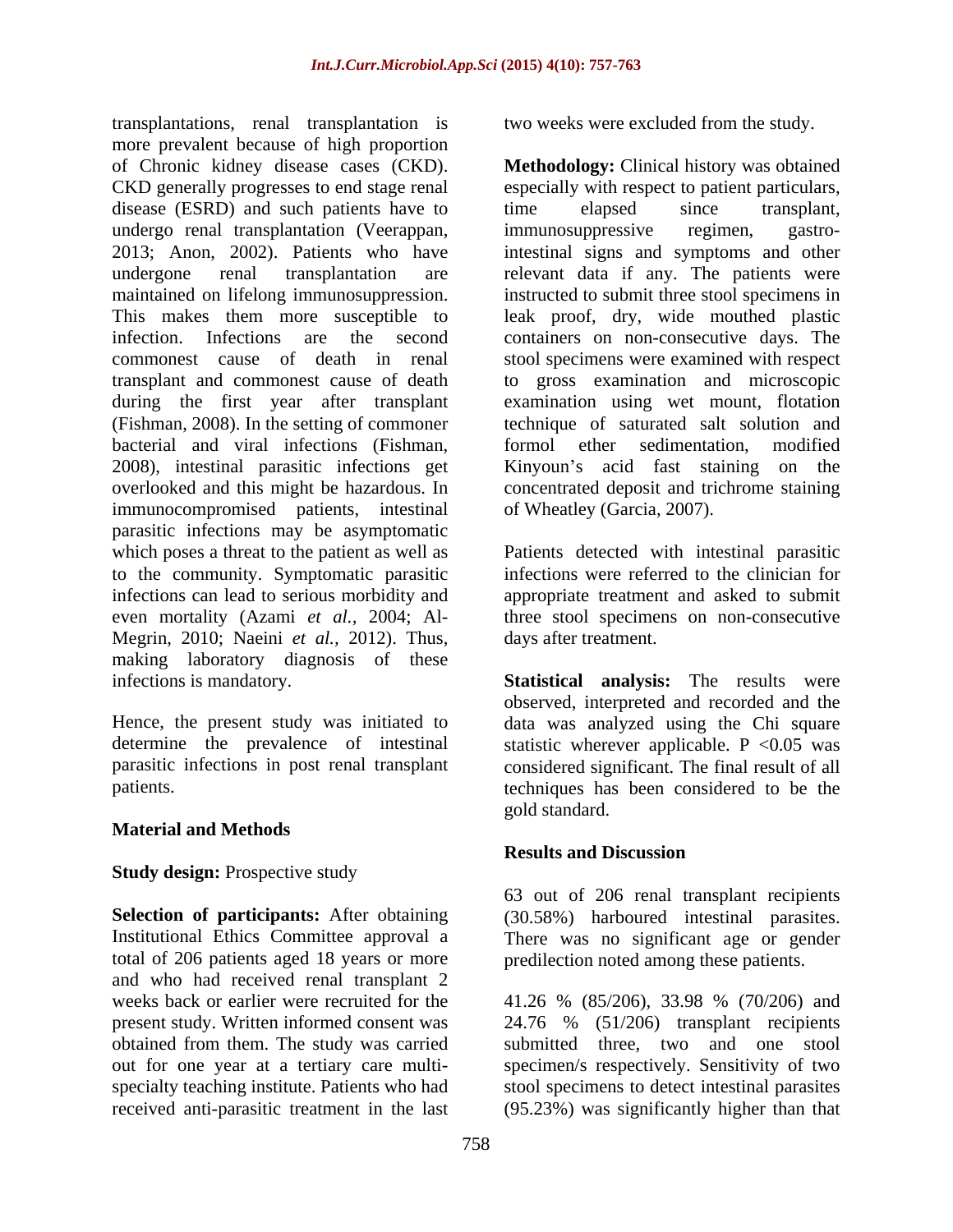not provide any significant increase in yield guidelines recommend that  $3$  stool specimens must be collected on non-

of asymptomatic. Detection of parasites in the 1st stool specimen was significantly

Difference in prevalence of intestinal parasitic infections within three months (25.64%) and after three months (31.73%) of renal transplant was insignificant (P value  $= 0.45$ ) (Table 2).

59 out of 206 (28.66%) transplant recipients were found to be infected with common intestinal protozoa (*Entamoeba histolytica/dispar, Entamoeba coli, Giardia lamblia and Blastocystis hominis*) (Table 3). Two out of 206 (0.96%) transplant recipients were found to be infected with *lumbricoides* and hookworm. Two out of 206 (0.96%) transplant recipients were found to be infected with coccidian parasites which comprised *Cryptosporidium* species symptomatic. Sensitivities of techniques to detect intestinal protozoa, direct wet mount, wet mount after formol ether sedimentation technique and trichrome staining were 61.95%, 95.65% and 100% respectively (Table 4). No intestinal parasites were detected in repeat stool specimens of patients who were treated for the same.

The overall prevalence of intestinal parasitic are commoner intentional allograft

of a single stool specimen (47.61%)(P value infections in our study was 30.58%. No age = 0.00000049). A third stool specimen did or gender predilection was noted. Standard  $(P = 0.12)$  (Figure 1). specimens must be collected on non-Of 206 patients 29 were symptomatic stool (Garcia, 2007). However in the present whereas 177 were asymptomatic. Intestinal study a second stool specimen provided a parasites were detected in 79.31% (23/29) of significant increase in yield but, a third symptomatic patients and 22.59% (40/177) specimen failed to provide any added guidelines recommend that 3 stool consecutive days for detection of parasites in advantage (Figure 1).

higher in symptomatic patients as compared 22.59% (40/177) of asymptomatic patients to asymptomatic patients (P = 0.00002) harboured intestinal parasites (Table 1). while detection of parasites only in the 2nd Renal allograft recipients are frequently stool specimen was significantly higher in asymptomatic since immunosuppression asymptomatic patients as compared to delays inflammatory responses (Stark *et al.,* symptomatic patients  $(P = 0.00003)$  (Table 2009). Intermittent shedding of parasites in 1). asymptomatic patients leads to lesser  $= 0.45$ ) (Table 2). In symptomatic patients a single stool detection too (Kang *et al.,* 1998). This might be risky to the patient and community (Pellegrino, 2012; Cruz, 2104). Hence, it is necessary to screen all renal allograft recipients for intestinal parasitic infections. specimen may provide reasonable sensitivity while in asymptomatic patients, examination of 2 specimens is a must.

helminths which comprised *Ascaris* implies the reception is maximally immunosuppressed during the first 3 months and *Cystoisospora belli*. Both were chapsed since that  $(1 - 0.75)$  (Table 2). All renal transplant recipients receive lifelong immunosuppressive regimen which is tapered off to a minimum level by 3 months. Thus, the recipient is maximally after transplant. But in our study, there was no correlation between prevalence of intestinal parasitic infections and the time elapsed since transplant  $(P = 0.45)$  (Table 2). Comparison with Indian data was not possible due to lack of the same. Protozoa dominated the list of parasites detected in this study (28.66%) (Table 3).

> *Entamoeba histolytica/dispar* was the predominant protozoan (11.67%) followed by *Giardia lamblia* (8.26%). Other studies too have suggested that protozoal infections are commoner inrenal allograft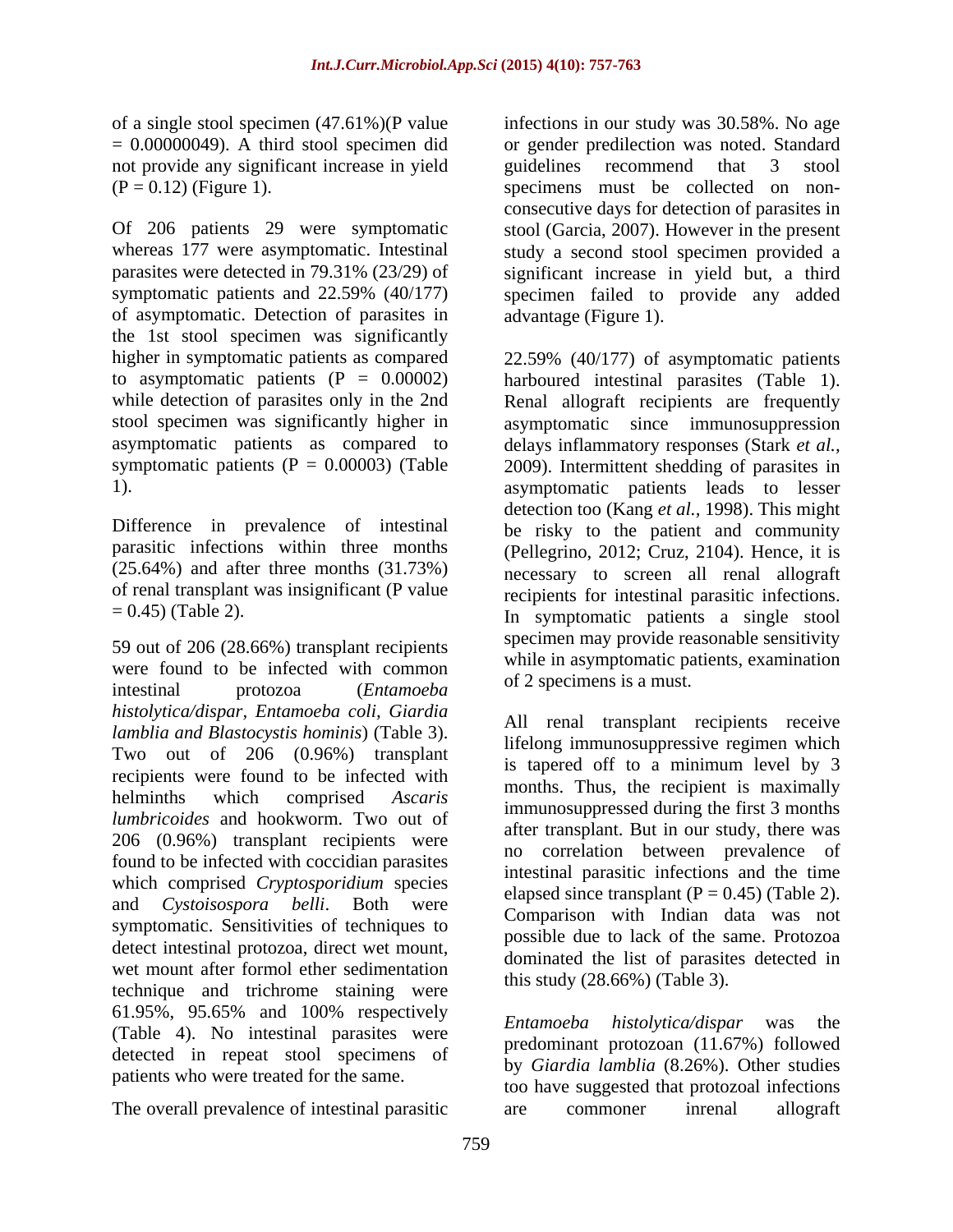recipients.(Azami *et al.*, 2004; Naeini *et al.*, pathogen, it indicates a state of general lack 2012; Rostami *et al.*, 2007)Prevalence of of hygiene (Faulkner *et al.*, 2003). Its 2012; Rostami *et al.,* 2007)Prevalence of of hygiene (Faulkner *et al.,* 2003). Its *Entamoeba coli* infection was found to be detection in stool indicates that personal 0.96% (2/206) in our study. Although hygiene should be stringently stressed upon. *Entamoeba coli* infection was found to be a non-<br> *Entamoeba coli* infection was found to be a non-<br> *Entamoeba coli* is considered to be a non-<br> *Entamoeba coli* is considered to be a non-

| <b>Table.1</b> Distribution of symptomatic and asymptomatic renal a<br>Ilograft recipients |  |
|--------------------------------------------------------------------------------------------|--|
|                                                                                            |  |

|                                       | Symptomatic | Asymptomatic | <b>Total</b> |
|---------------------------------------|-------------|--------------|--------------|
| Parasites detected in 1 <sup>st</sup> | 19          |              | $\mathbf{A}$ |
| specimen                              |             |              |              |
| Parasites detected in 2 <sup>nd</sup> |             | $\sim$ 1     |              |
| specimen                              |             |              |              |
| Parasites detected in $3^{\text{rd}}$ |             |              |              |
| specimen                              |             |              |              |
| <b>Parasites not detected</b>         |             | 131          | L49          |
| <b>Total</b>                          | $\sim$      | F            | 206          |

**Table.2** Time elapsed since transplant and intestinal parasitic infections

|                  | <b>Parasites</b> | <b>Parasites not</b> | Total                   |
|------------------|------------------|----------------------|-------------------------|
|                  | detected         | detected             |                         |
| 2weeks - 3months | $10(25.64\%)$    | 29(74.36%)           |                         |
| After 3 months   | 53(31.73%)       | 114(68.27%)          | 1 V 1                   |
| <b>Total</b>     | 63(30.58%)       | 143(69.42%)          | $\sim$<br>$\sim$ $\sim$ |

**Table.3** Individual parasites and their prevalence

|                   | Parasite                               | Number $(\% )$ |
|-------------------|----------------------------------------|----------------|
| <b>Common</b>     | Entamoeba histolytica/dispar           | 24(11.67%)     |
| <b>Intestinal</b> | Entamoeba coli                         | $2(0.96\%)$    |
| Protozoa          | Giardia lamblia                        | $17(8.26\%)$   |
|                   | <b>Blastocystis hominis</b>            | $7(3.40\%)$    |
|                   | Mixed protozoal infections             | $9(4.37\%)$    |
|                   | Ova of hookworm                        | $1(0.48\%)$    |
| <b>Helminths</b>  | Fertilized ova of Ascaris lumbricoides | $1(0.48\%)$    |
| Coccidian         | Cryptosporidium species                | $1(0.48\%)$    |
| parasites         | Cystoisospora belli                    | $1(0.48\%)$    |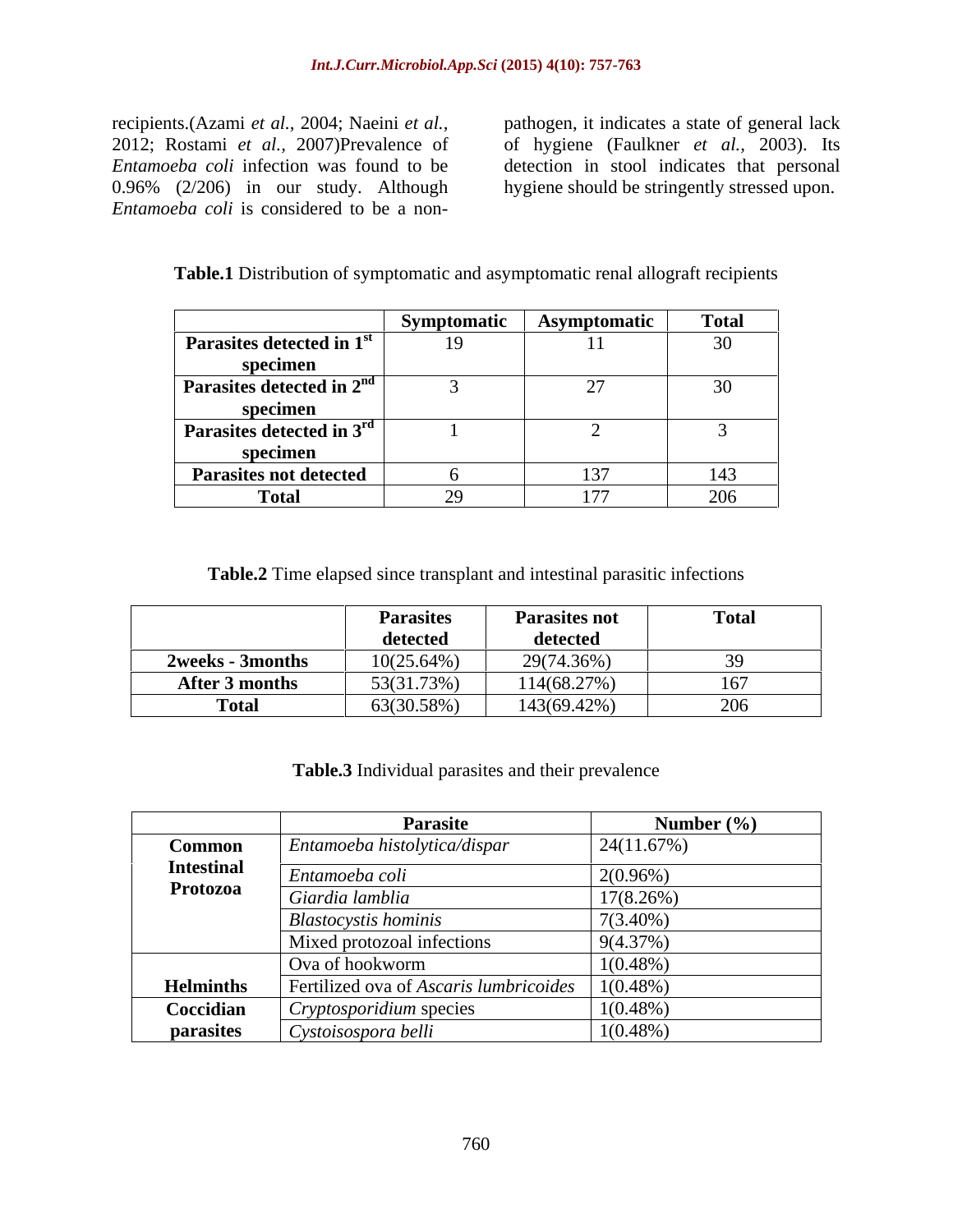| Technique of detection     | <b>Protozoa detected</b> | <b>Sensitivity</b>                  |
|----------------------------|--------------------------|-------------------------------------|
| Direct wet mount           |                          | $\epsilon$ 1 $\Omega$ 50<br>01.9.9% |
| Formol ether sedimentation |                          | 05.6502<br>.                        |
| Trichrome staining         |                          | 1000<br>$\pm 100$                   |

**Table.4** Comparison of techniques for the detection of common intestinal protozoa

**Figure.1** Specimens submitted and parasites detected



Mixed parasitic infection is a common manifestations. Hence, prompt detection is problem in the developing countries. In our study, mixed protozoal infection was seen in<br>4.37% (9/206) of patients. Combined 4.37% (9/206) of patients. Combined In our study, the prevalence of helminthic infections can exacerbate clinical infections was 0.96% (2/206) (Table 3)

warranted.

infections was0.96% (2/206) (Table 3)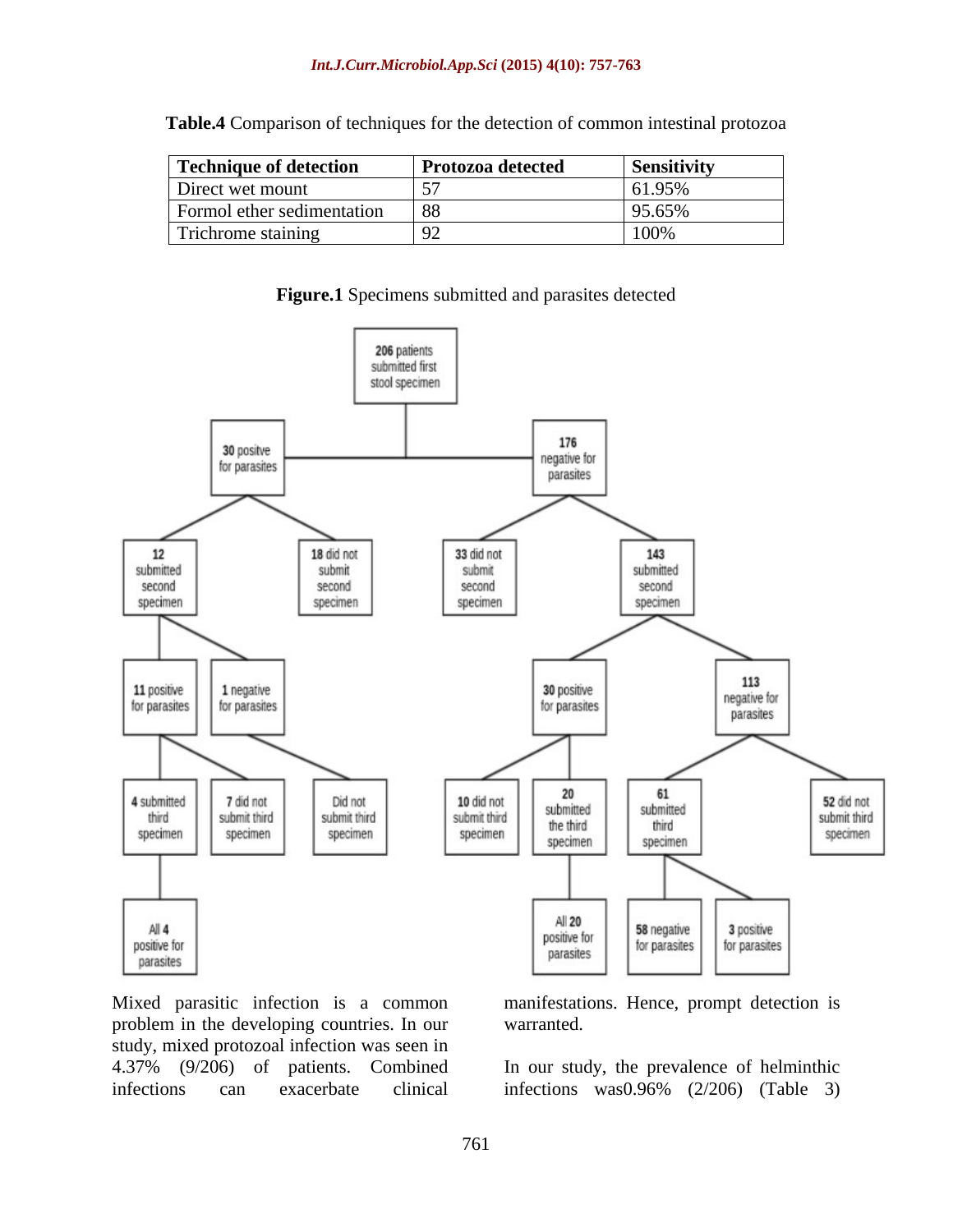which is similar to findings of Azami *et al.* and *Blastocystis hominis,* 2 were due to (2010) and Rostami *et al.* (2007). Coccidian *Blastocystis hominis* and *Giardia lamblia*, 1 parasites were detected in 0.96% (2/206). In was due to *Entamoeba histolytica/dispar* recent times, prevalence of cystoisosporiasis and *Giardia lamblia* and was due to has reduced due to prophylactic *Entamoeba histolytica/dispar* and trimethoprim-sulfamethoxazole for the *Entamoeba coli* prevention of pneumonia due to

In the detection of common intestinal 3 patients, parasites were detected in the  $3<sup>rd</sup>$ protozoa, which were predominant parasites in our study, sensitivity of formol ether sedimentation technique (95.65%) was **Reference** clearly superior to that of direct wet mount (61.95%). Trichrome staining of Wheatley exhibited a sensitivity of 100% for common infection among immunointestinal protozoa (Table 4). Although formol ether sedimentation technique is not as sensitive as trichrome staining, it is a  $13(8)$ : 390–394. rapid and cheap alternative to trichrome Anon, 2002. NKF KDOQI Guidelines. staining in a resource limited setup. National Kidney Foundation.

Transplant recipients who harboured intestinal parasites were treated for the same. Repeat stool examination revealed no  $14(1)$ : 15-8. parasites. Cruz, E.C. 2104. Intestinal protozoal

evident that post renal transplant patients constitute a distinct group of immunosuppressed patients. It is the common intestinal protozoa that primarily cause infection in these patients. Choice of examination technique should be prudent and decided as per clinical presentation. (Ed.), Ki<br>Prompt diagnosis and timely management is  $492-507$ . Prompt diagnosis and timely management is indeed capable of reducing morbidity and Gan, D. (Ed.), 2006. Diabetes atlas, 3rd mortality associated with intestinal parasitic edn., International Diabetes infections in renal allograft recipients.

Out of the9 mixed protozoal infections, 5 parasitology, 5th edn. ASM Press, were due to *Entamoeba histolytica/dispar*

was due to *Entamoeba histolytica/dispar Entamoeba histolytica/dispar* and *Entamoeba coli*

*Pneumocystis jirovecii* (Tolan, 2013). Our Total no. of specimens in which protozoa study group was also being maintained on were detected = 92 (taking into account 446 lifelong trimethoprim-sulfamethoxazole specimens submitted by 206 patients). In 30 prophylaxis, hence the low prevalence of patients parasites were detected in 1<sup>st</sup> cystoisosporiasis.  $\qquad \qquad$  specimen. A  $2<sup>nd</sup>$  specimen allowed the st specimen allowed the detection of parasites in 30 more patients. In rd specimen only.

# **Reference**

- Al-Megrin, W.A.I. 2010. Intestinal parasites infection among immuno compromised patients in Riyadh, Saudi Arabia. *Pak. J. Biol. Sci.,* 13(8): 390 394.
- 
- National Kidney Foundation. Azami, M., *et al.* 2004. Intestinal parasitic infections in renal transplant recipients*. Braz. J. Infect. Dis.,*  $14(1)$ : 15–8.
- 
- **Significance of results:** From our study it is Faulkner, C.T., et al. 2003. Prevalence of diseases. Medscape. Faulkner, C.T., *et al.* 2003. Prevalence of endoparasitic infection in children and its relation with cholera prevention efforts in Mexico. *Rev. Panam Salud Publica.,* 14(1): 31-41.
	- Fishman, J.A., D.J. 2008. Infection in renal transplant recipients. In: Morris, P.J. (Ed.), Kidney transplantation. Pp. 492–507.
	- edn., International Diabetes Federation, Brussels.
	- Garcia, L.S. (Ed.), 2007. Diagnostic medical parasitology, 5th edn. ASM Press, Washington (DC).